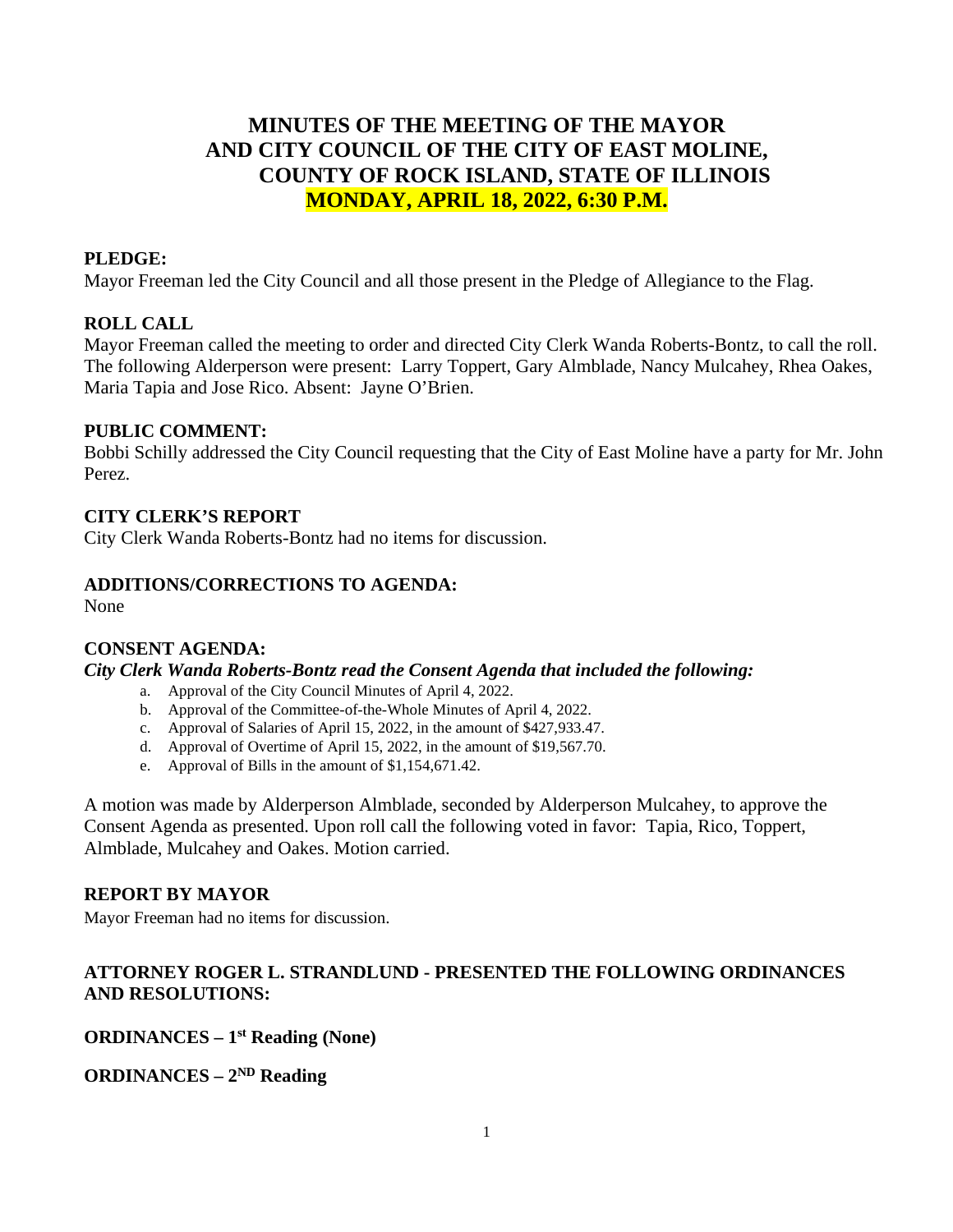**ORDINANCE 22-04:** AN ORDINANCE OF THE CITY OF EAST MOLINE, ILLINOIS, APPROVING AN AMENDMENT TO CHAPTER 3 (PARKING RULES) OF ARTICLE 9 (TRAFFIC) OF THE MUNICIPAL CODE FOR THE CITY OF EAST MOLINE, ROCK ISLAND COUNTY, ILLINOIS.

A motion was made by Alderperson Oakes, seconded by Alderperson Almblade, to approve Ordinance 22-04 as presented. Upon roll call the following voted in favor: Tapia, Rico, Toppert, Almblade, Mulcahey and Oakes. Motion carried.

## **RESOLUTIONS**

**RESOLUTION 22-25:** A RESOLUTION OF THE CITY COUNCIL OF THE CITY OF EAST MOLINE, ILLINOIS, APPROVING THE HIRING OF A REPLACEMENT POLICE OFFICER.

A motion was made by Alderperson Oakes, seconded by Alderperson Toppert, to approve Resolution 22-25 as presented. Upon roll call the following voted in favor: Tapia, Rico, Toppert, Almblade, Mulcahey and Oakes. Motion carried.

**RESOLUTION 22-26:** A RESOLUTION OF THE CITY COUNCIL OF THE CITY OF EAST MOLINE, ILLINOIS, APPROVING THE HIRING OF TWO REPLACEMENT FIREFIGHTERS.

A motion was made by Alderperson Toppert, seconded by Alderperson Oakes, to approve Resolution 22-26 as presented. Upon roll call the following voted in favor: Tapia, Rico, Toppert, Almblade, Mulcahey and Oakes. Motion carried.

**RESOLUTION 22-27:** A RESOLUTION OF THE CITY COUNCIL OF THE CITY OF EAST MOLINE, ILLINOIS, APPROVING A CONSTRUCTION CONTRACT WITH FIVE CITIES CONSTRUCTION COMPANY REGARDING KENNEDY DRIVE/2<sup>ND</sup> STREET COURT/34<sup>TH</sup> AVENUE WATERMAIN AND RELATED CONSTRUCTION.

A motion was made by Alderperson Mulcahey, seconded by Alderperson Almblade, to approve Resolution 22-27 as presented. Upon roll call the following voted in favor: Tapia, Rico, Almblade, Mulcahey and Oakes. Opposed: Toppert. Motion carried. **5 - 1**

**RESOLUTION 22-28:** A RESOLUTION OF THE CITY COUNCIL OF THE CITY OF EAST MOLINE, ILLINOIS, REJECTING ALL BIDS FOR THE 24<sup>TH</sup> STREET, 25<sup>TH</sup> STREET/ALLEY AND UTILITY REPLACEMENT PROJECT.

A motion was made by Alderperson Oakes, seconded by Alderperson Almblade, to approve Resolution 22-28 as presented. Upon roll call the following voted in favor: Tapia, Rico, Toppert, Almblade, Mulcahey and Oakes. Motion carried.

#### **COMMITTEE-OF-THE-WHOLE (Alderman Almblade)**

Alderperson Toppert had no items for discussion, all items have been covered under the Consent Agenda, Ordinances and Resolutions.

#### **CITY STAFF COMMUNICATION:**

*Each City Staff member present was given the opportunity to inform the City Council and those in attendance of events in their departments:* 

**Annaka Whiting – Director of Finance –** Ms. Whiting informed the City Council that there will be a revised budget only to provide the new fund structure.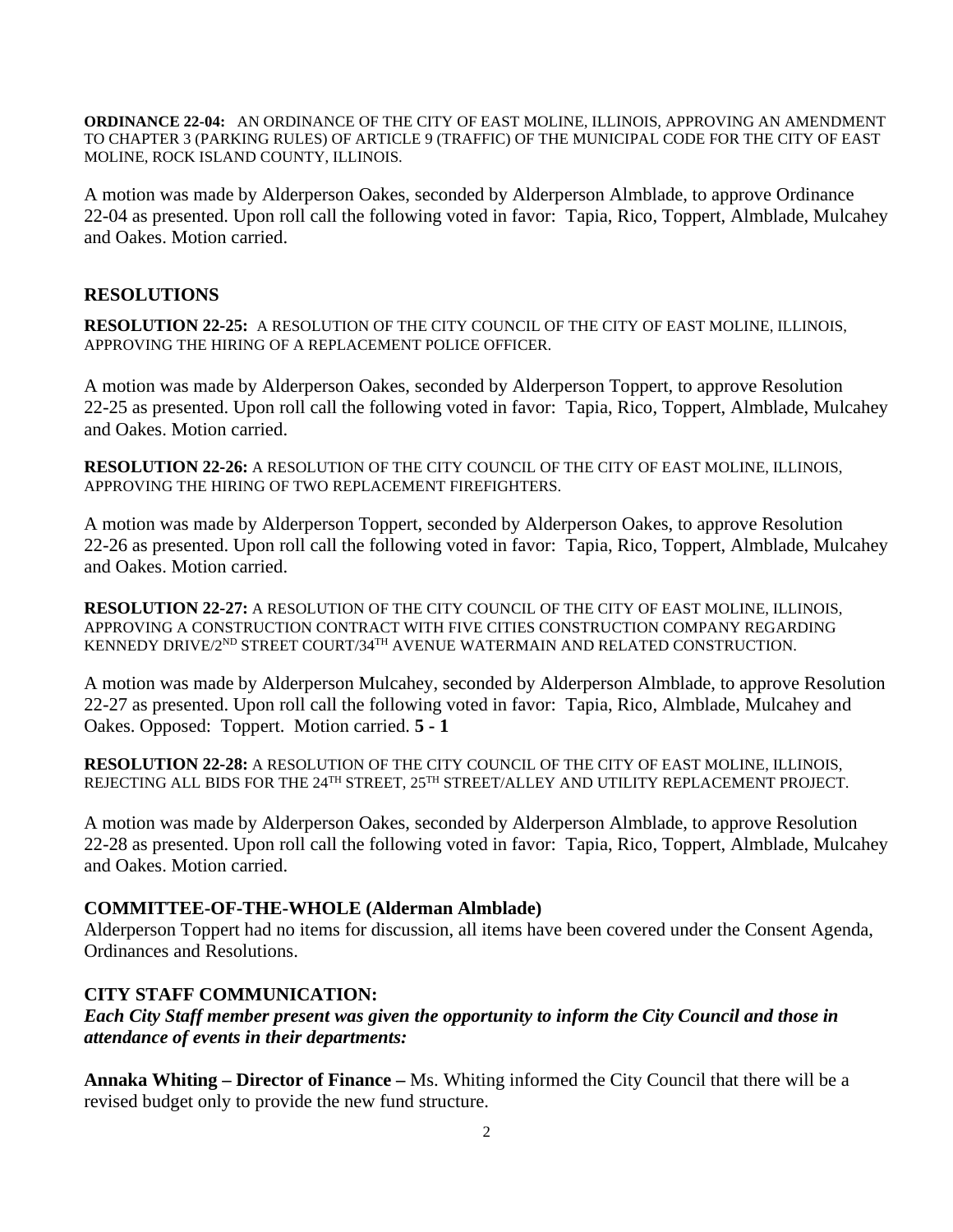**Chief Ramsey, EMPD –** Chief Ramsey informed the City Council of the following information:

- a. Sargent William Lind was selected as East Moline Officer of the Year by the Breakfast Optimist Club, other nominees were Sargent Kyle Schultz and Officer Riley Reeves.
- b. Graduation of new Police Officers Aaron Brosnan and Brady Grafton from the Police Academy.

**Tim Kammler – Director of Engineering –** Mr. Kammler informed the City Council that the City of East Moline is still retaining approximately \$50,000.00 from Valley Construction for the 1<sup>st</sup> Street and 2<sup>nd</sup> Street Court Project.

**Todd Strickler – Director of Maintenance Services** – Mr. Strickler informed the City Council that Arnold Gordman will be retiring after 40 years of service on April 29, 2022.

**Parker Prochaska – Director of WWWFP** – Mr. Prochaska informed the City Council that a Gas compressor has gone down and he is currently in the process of getting bids.

**Chief DeFrance – Chief EMFD –** Chief DeFrance informed the City Council regarding the Sound the Alarm Event which they are looking for volunteers to install Fire Alarms. The Quad Cities event will be held on Saturday, May 14, 2022 from 9:00 a.m. – 2:00 p.m. More information available at SoundTheAlarm.org.

#### **RECESS SESSION:**

A motion was made by Alderperson Almblade, seconded by Alderperson Toppert, to recess the City Council meeting to go into the Closed Session. Upon roll call the voted in favor: Tapia, Rico, Toppert, Almblade, Mulcahey and Oakes. Motion carried. **6:51 p.m.**

# **ROLL CALL:**

The following Alderperson were present: Larry Toppert, Gary Almblade, Nancy Mulcahey, Rhea Oakes, Maria Tapia and Jose Rico. Absent: Jayne O'Brien

#### **CLOSED SESSION:**

A motion was made by Alderperson Almblade, seconded by Alderperson Oakes, to go into Closed Session 5 ILCS 120/2 (C) 2 to Discussion Collective Bargaining. Upon roll call the following voted in favor: Tapia, Rico, Toppert, Almblade, Mulcahey and Oakes. Motion carried. **6:52 p.m.**

#### **RECONVENE OPEN SESSION:**

A motion was made by Alderperson Almblade, seconded by Alderperson Oakes, to return to open session. Upon roll call the following voted in favor: Upon roll call the following voted in favor: Tapia, Rico, Toppert, Almblade, Mulcahey and Oakes. Motion carried. **7:18 p.m.**

#### **Mayor Freeman reported that no action was taken in Closed Session.**